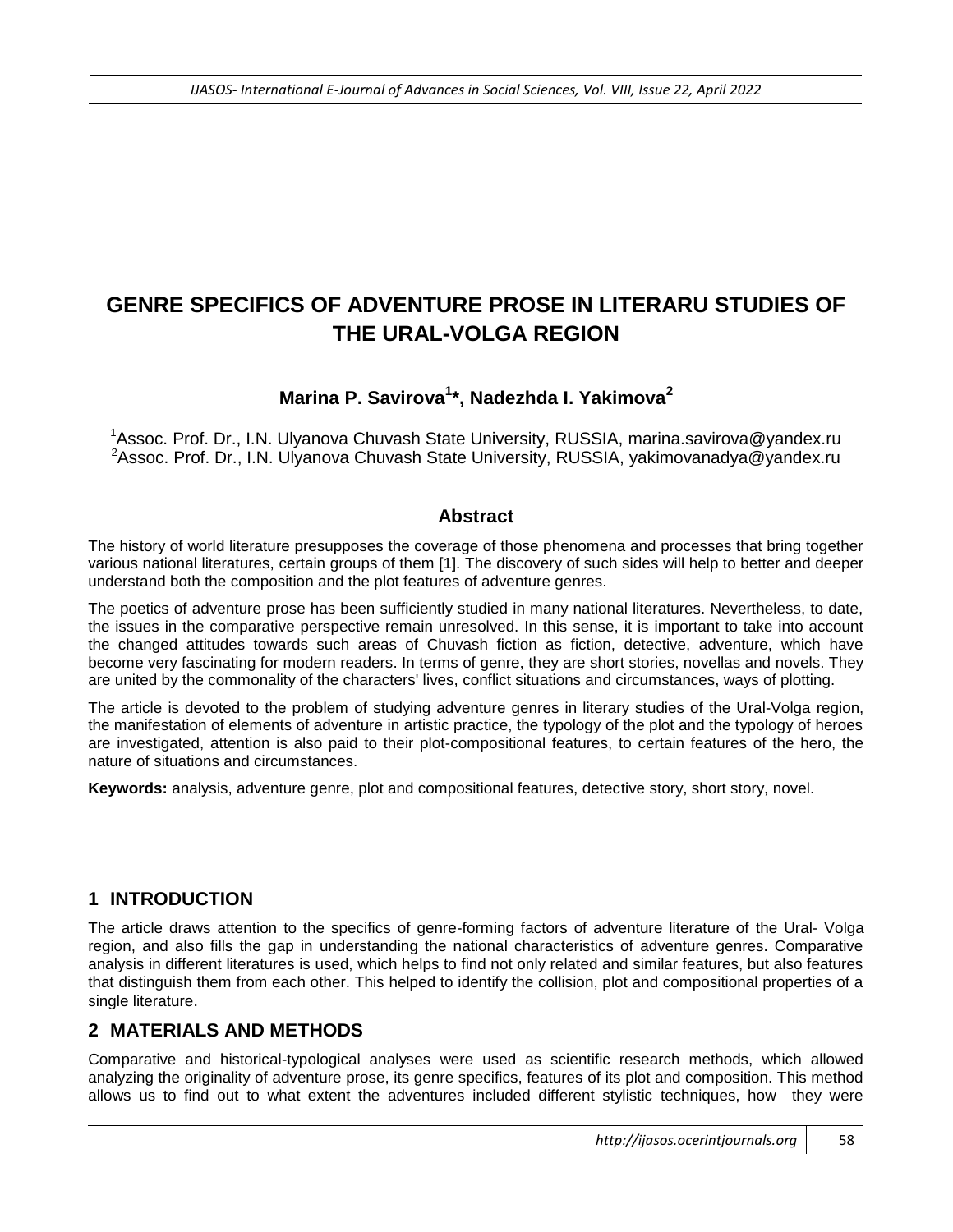*IJASOS- International E-Journal of Advances in Social Sciences, Vol. VIII, Issue 22, April 2022*

combined in the works with the features and properties of other literary styles.

Methods such as analysis and comparison of texts of works of art, comprehension of literature as an artistic reality, the formation of the spiritual world of man on this basis, [2], [3], [4] they became the leading ones during the course of this study.

## **3 RESULTS**

The adventure genre is very widely represented in world literature. Readers of any country are well known and familiar with the stories about Sherlock Holmes by the English novelist A. Conan Doyle. The French writer J. Simenon created a wonderful image of Commissar Magre, the works of Agatha Christie, the adventurous novels of A. Dumas-father, etc. are very popular among readers. These genres arose a long time ago, back in the XVIII century. At this time, as the research of A.Yu. According to Narkevich, "two types of plot composition were known: a novel built on an alternation of unexpected events, by chance subjecting the heroes to all sorts of trials and disasters or bringing them sudden deliverance." "In the novel of the second type <...>, behind the visible circle of events, another series of mysterious forces (a person, fate or a ghost) is hidden, invisibly guiding the course of action and the denouement: chance loses power, the plot acquires a deep unity" [5]. This shows that even when such works were first published, they began to be created on unexpected events. They (exceptional events) were created to test a person's character by "all kinds of tests." In the novels of the second type, the person depicted also did not occupy the main place in the plot, he was influenced by "fate, providence"; the denouement depended "on mysterious forces", so the main place here was occupied by the plot. In the future, such a genre did not forget its main features and properties, only deepened them. "In the nineteenth century, literature is composed in which the motive of adventure acquires a self-sufficient character; adventure becomes the main subject of the image and the dominant in the construction of images of heroes." "It is

especially characterized by the general properties of adventure literature - dynamism, sharpness of the plot, replete with riddles, exceptional situations, sudden turns of action" [5]. These quotes show a general, preliminary picture of the adventure genre. Basically, literature of this kind developed in the West, these are the works of J. Verne, G. Emard, A. Dumas-father, E. Xiu and others. In Soviet literature, books by V. Kaverin, A. Green, I. Efremov, B. Polevoy, A. Rybakov and some other authors are known. There are masters of such prose in Chuvash literature. This is L. Agakov, D. Kibek, G. Luch, S. Aslan, A. Grigoriev,

V. Petrov, R. Yarandai, N. Maksimov, G. Krasnov, etc.

And in Chuvash literature, adventures began to be written according to the rules that had been worked out by previous centuries. "The plots–" as can be understood from the words of A. Narkevich– "were saturated with persecution, kidnappings, transitions from danger to deliverance, unexpected catastrophes… Adventure literature is characterized by a sharp psychological contrast between positive and negative characters" [5]. The positive characters were idealized, the negative ones were shown to be exaggeratedly bad, vile and disgusting. The tasks of showing the psychological experiences of the characters here occupy a secondary place. Critics often considered such works weak, and began to look for flaws in adventure works. By this they showed that they did not take into account the laws of adventures and detectives. Time has shown that these searches were not quite correct and true, they did not take into account that each writer could have his own views on the life he portrayed [6], [7].

Very often the adventure itself (chases, pursuits, dynamics itself) is closely connected in the work with the detective (search, gradual solution of the mystery). Adventure events sometimes give way to detective, detective – adventure; this helps to develop the plot better, to interest the reader, to better build the composition of the work. Adventure is a very broad genre, it has more "over-genre" (A. Vulis) traits. In this case, the detective is just one type of adventure, and these genres have a lot of close, related.

The world experience in national literature is not directly repeated, each literature, each particular writer has its own secrets and its own ways of developing national adventure literature and its poetics.

One of the most poorly studied problems in literature in Chuvash literature) is the originality of adventure prose, its genre specifics, the peculiarities of its plot and composition. As A.Y. Narkevich says, the study of adventure literature "was hindered by critics of the RAPP times, who declared it "a great Evil", and its "morality, perception of the world and thinking through bourgeois." M. Gorky, who "positively evaluated" the adventure books of many authors, actively defended it at the time [5]. That is the only reason why books from the series "Libraries of Science Fiction and Adventure", "Libraries of Adventure", "World of Adventure", etc. began to appear in the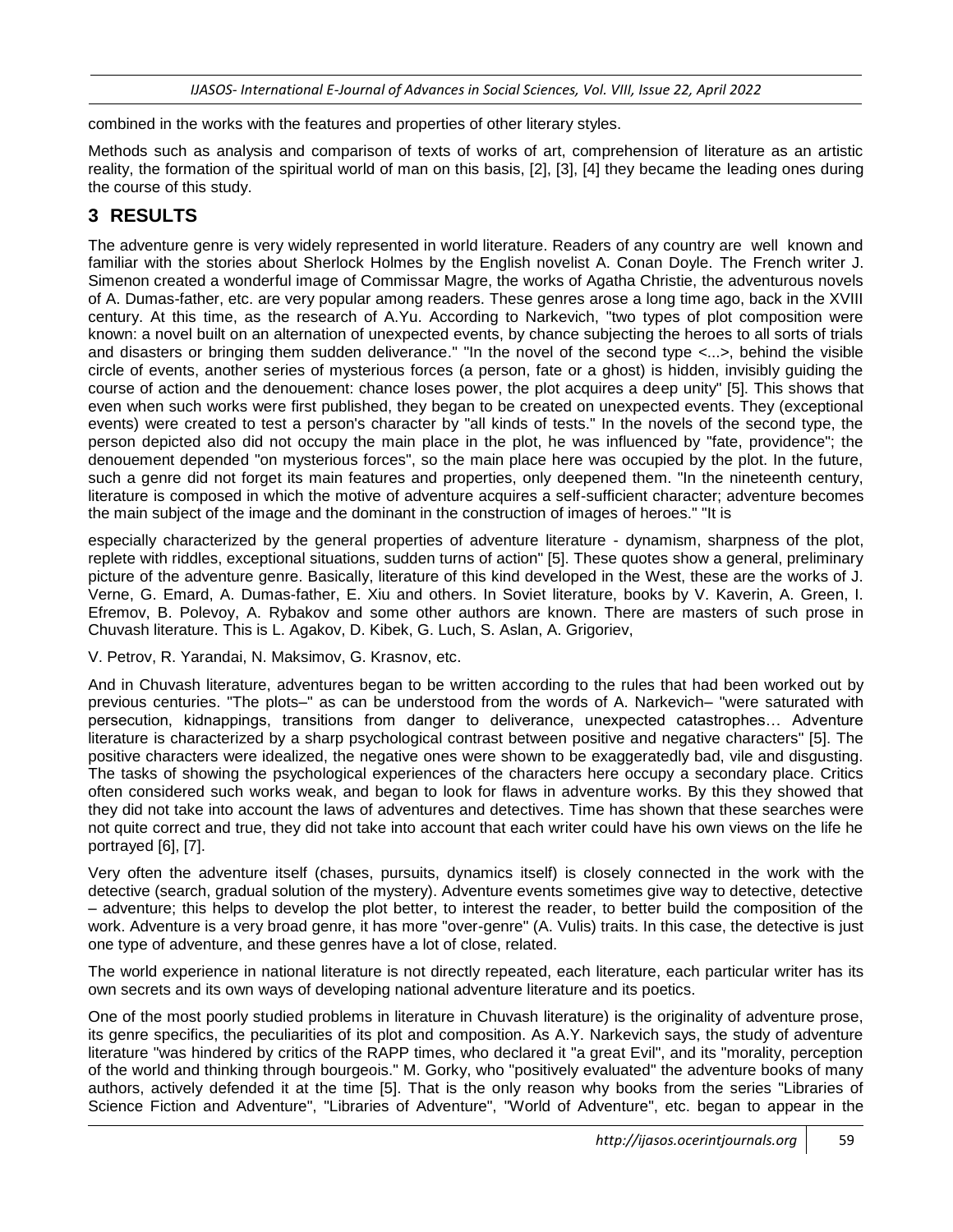#### country.

The study of critical literature shows that in the Volga literatures (especially in the Mari, Mordovian), the situation is not entirely unfavorable. To make big generalizations, it is necessary first to study the experience of detectives and adventures, to understand the originality of their poetics. And only then will it be possible to draw any conclusions. In Chuvash literary studies, for example, detectives and adventures were studied on the examples of works of the 30s, 50s. During this period, according to some critics, certain features of adventure, criminal, heroic-adventure prose were studied.

Comparative study of the subject is not enough [9], a historical approach to the problem is also needed. This method allows you to find out to what extent the adventures included different stylistic techniques. In critical articles by V.Ya. Kanyukov (1971; 1974), the Mari researcher K.K. Vasin (1980), the Mordovian critic N.I. Cherapkin (1969), the writer, following the path of creating detective-adventure works, follows an easy path, builds a plot, loading it with events. In this case, the characters of the heroes and the historical cause of the events are poorly revealed, the course of the social history of a particular country is poorly studied. Based on this, the analysis of the works was done one-sidedly.

The story of the Mari prose writer Chavain "The Fugitive" tells about a chain of adventure events: 1) the hero became a "victim of hunger"; 2) "He climbs into the barn of a fist"; 3) "He is thrown into prison"; 4) "He runs into the forest"; 5) "With crying tells the story of his sad fate", etc. [8]. According to the Mordovian critic, the hero of the story is weak and inactive. Not a little attention is paid to the fact that such plots were often found in Mari folklore. Therefore, the scientist came to the conclusion that the writer showed the formation of the character of a fighter, he did not outline the environment and circumstances characterizing his change. However, in such cases, according to the researcher, "it is not by the will of circumstances that a person becomes an adventure hero." Here "the authority of the initiative is strong" [10], and then the plot is already developing to justify this "beginning". Showing the historical situation would be associated with the description of the opposing enemies, the enemy environment. Then the folklore-adventure plot would have lost a lot, the hero would have to be completely different. Cherapkin emphasizes: "the story resembles poetic prose in style– it is a story about a human tragedy" [8]. The Fugitive has a time of crisis, which is exactly what Chavain reveals.

It is believed that the tasks of creating a character require that the novelist use the ways of psychological disclosure of a person's emotional experiences. In this case, it is very difficult to rely on the rapid change of events, here the disclosure of the character of the hero is optional. M.A. Urnov, for example, considering the adventures of Robinson Crusoe (D. Defoe), indicates the "insensitivity", "impartiality" of the writer. "Thus, Defoe's 'insensibility'," he says, "is like Hamlet's 'madness', methodical. Like the "authenticity" of Robinson's "Adventures", this "insensibility" is sustained from beginning to end,

consciously created" [11]. Many events shown by such a writer can create the impression that the plot is loaded. But, Urnov believes, "with the help of description, replicas, dialogue, internal monologue," the writer connects alternating events, unites "everything in the integrity of a moving image."

In adventure stories and novels, the main role is played by the moral characteristics of the characters. Therefore, the opinion that the plot is loaded, that the characters are weak, is due to the fact that critics did not know the laws of adventure genres well enough.

The above-reviewed story "The Fugitive" [8] shows that the plot should be dynamic, the writer stops his attention on the crisis state of the hero's soul. This helps him to create "the authority of the initiative."

One can easily guess that such criticism wanted to direct all fiction only along one path – showing class clashes, the course of the history of society. The plot was often created on superficial events, on their rapid alternation. Critical literature considered this the norm and at the same time distrusted the fact that sometimes the course of events turned in the direction of the detective and adventure.

In the novel "Red Army Soldiers" by A. Tagirov, different characters are drawn: the ardent agitator Gilyazhi; the head of the enemy regiment, Zaki Validov; Magafur, who recently became rich and therefore opposed the Reds, etc. Magafur "came under the leadership" of Validov because he wanted to preserve the recently accumulated wealth, it is "on such as him that Validov relies in his adventurist policy" [12]. Magafur is now able to speak out against his brother. Revealing the shortcomings of the novel, the researcher notes that the novel begins with "pure documentary chronicling" [12]. That is, the events of the Civil War became the basis of the novel, the fact that convinced Bolsheviks and adventurous commanders and commanders participated in it. In this case, the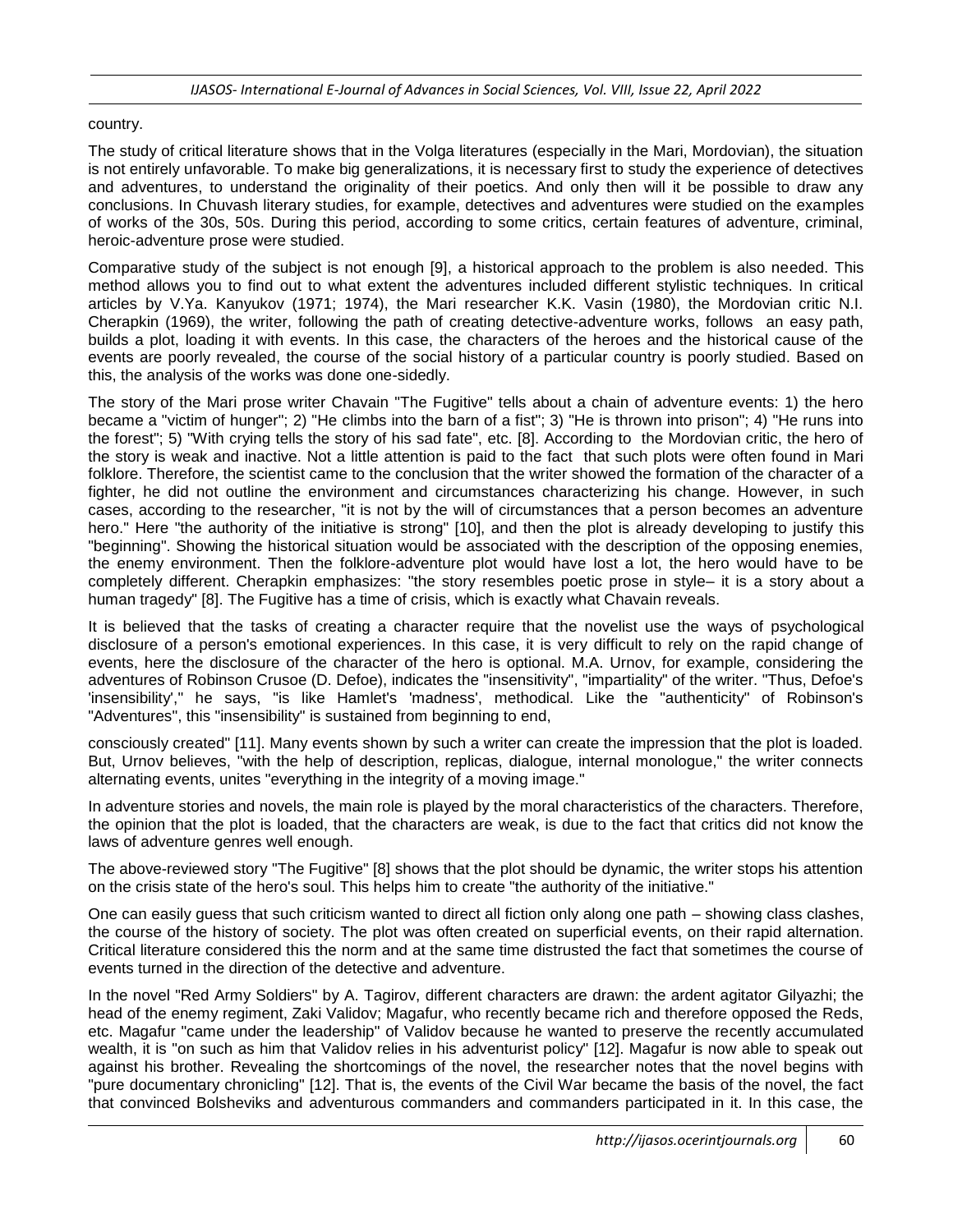writer paid great attention to the plot, he sometimes had to see not so much the hero "man, it was important to see the movement of history, the collision of opposing forces" [12]. The hero immediately willy-nilly began to play a secondary role.

Literary critics have found those features that are often found in adventures. These are: 1) the techniques of folklore idealization of heroes (Vasin); 2) the fact that the narrative depends on the plot (Cherapkin); 3) in the plot of his (Chavain) character has already received what "he desperately" needs; 4) the constant deployment of ready-made ideas is necessary to become a characteristic of the hero. Moreover, the full description is given to him already at the beginning of the story and the writer only deepens it. You can make sure that such heroes show us what is prepared with a ready-made plot. This technique is called "amplification" (G.I. Fedorov).

The consciousness of historical duty is connected with the process of character formation. In this case, the character should develop, acquire a variety of features. From the point of view of developing characters, the story of the Chuvash prose writer V. Ignatiev is evaluated. The novel "The Cursed Day", as it may seem at first, should give the character development and psychological changes of the artist Tagaev. However, anecdotal events occur one after another: 1) the hero can't wait for the driver of the car, 2) drunks gathered in the dining room spoil his mood, 3) someone spills sticky liquid on him on the bus, etc.D. Tagaev wants to hide from such abominations in his workshop, he paints images of beautiful women in body and soul there and thereby saves himself. The researcher correctly believes that the plot is simplified. And adventure stories need to be developed deeply, from all sides [13]. He finds the same sides in L. Agakov, who wrote the novel "The Most Expensive". He sees the writer's shortcomings in the fact that Agakov was more interested in ordinary facts, but not in the artistic truth of the plot being developed. In these facts, allegedly taken directly from life, the main features of the adventures were lost [13]. In adventure genres, events should be saturated with more meaning than here. One can recall the words of A. Vulis, "An adventure in literature is a combination of events", not factographically, but "metaphorically reproducing real life" [10].

The events in the story are also anecdotal in nature: at the same time, the writer shows an irreconcilable purity of soul in him, he laughs at him. In the story of V. Ignatiev, as in the stories of Chavain, there is also a romantic pathos, but this romance is also ironic. As events occur, facts and factual cases begin to take on a different meaning. The main thing here is that in the course of events there is some secret that needs to be revealed. All this suggests that the boundary between fact and metaphor, between a light genre and serious literature is not just conditional. Eg: "Don Quixote" by M. Cervantes and "Gargantua and Pantagruel" by F. Rabelais, "Notes of the Pickwick Club" by Charles Dickens, "Crime and Punishment" by F. Dostoevsky, "Les Miserables" by V. Hugo, "The Moment of Truth" by V. Bogomolov reveal to the reader one side - adventurous, adult and "the second, serious: psychological, satirical, philosophical" [10]. All this suggests that adventures by their nature are very wide and deep [14].

Talking about the early prose of the Mari, N.I. Cherapkin in Chavain's "The Fugitive" finds that a person has become a victim of arbitrariness, this, in his opinion, is "exactly a fugitive", and not an active fighter with firm political beliefs, a plot painted with romantic colors is made of this [15]. The researcher considers such a trait to be a big drawback, the "limitations" of the author. According to the Mordovian critic, this depends on the fact that "writers of emerging literatures, not yet possessing a wide horizon of historical knowledge, pushed aside acute social conflicts" [15].

Thus, the poetics of adventure is used by writers on a variety of materials, in a variety of facts. Ready- made plots are exceptionally rich in possibilities of change based on both folklore and literary material, etc. [2]. The history of literature and its rich experience are present here.

# **4 CONCLUSION**

The state of knowledge of adventure literature makes it possible to identify phenomena and processes that bring together various national literatures, their various forms. Considering them helps to better understand the features of adventure genres.

In recent years, a certain interest in the comparative study of genres has increased in Chuvash literary studies [3], [6]. [16], [17]. In this regard, both the specific features of the hero and the problems of the inner world of a person in adventure genres still need more serious research. Ready-made plots are especially rich in development opportunities based on both folklore and literary material.